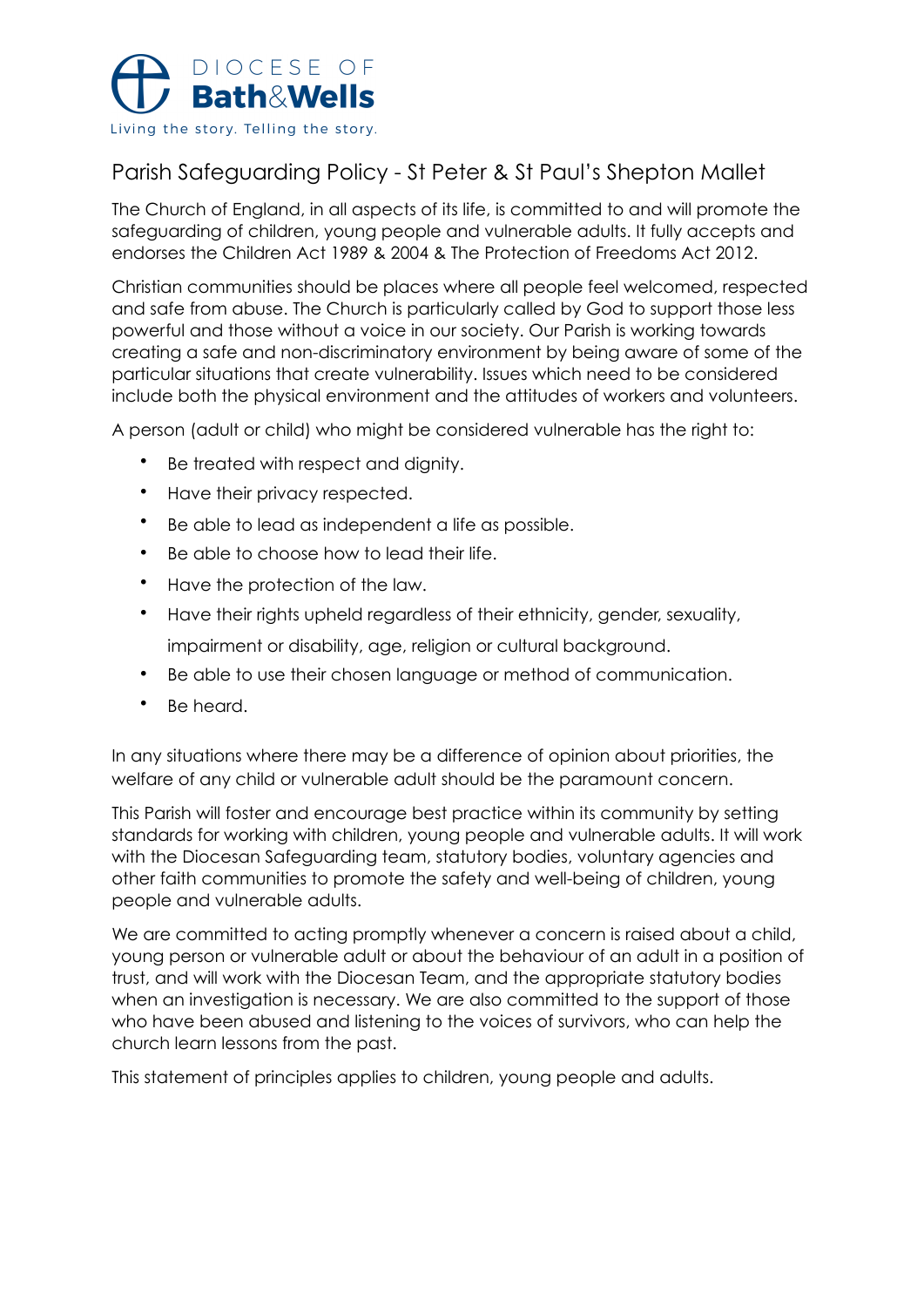

We are committed to:

- The care, nurture of, and respectful pastoral ministry with, all children, young people and adults
- The safeguarding and protection of all children and adults
- The establishment of a safe, caring community which provides an environment where there is a culture of informed vigilance regarding the dangers of abuse, and where victims of abuse can report or disclose abuse and find support.
- The promotion of best practice that contributes to the prevention of abuse.

The safeguarding and protection of children, young people and vulnerable adults is everyone's responsibility, not just parents or those who have formal leadership or caring responsibilities. Procedures and formal processes alone, though essential, will not protect children and adults. The community, including all its members, needs to be aware of the dangers and be prepared to report concerns and take action if necessary.

We will carefully select and train all those with any responsibility for children, young people and vulnerable adults within the Church in line with safer recruitment principles, including taking up references and the use of criminal records checks.

The suitability of an applicant or nominated volunteer for work with children, young people or vulnerable adult should not be solely dependent upon Disclosure & Barring Service (DBS) disclosures and vetting checks. Someone whose DBS disclosure is clear may still be unsuitable. Hence the need for an interview and references to assure ourselves, as far as we can, that someone is suitable.

As part of the Safer Recruitment process, it is the policy of this Parish that:

- All those who regularly work with children, young people and vulnerable adults including those who work on a rota, should have enhanced DBS checks if they reach the criteria;
- Those who work only occasionally will be asked to apply for a DBS check if they reach the criteria;
- Those who manage or supervise people who work with vulnerable groups will be required to be DBS plus Barred List checked if they reach the criteria.

This Parish accepts that, through its workers and volunteers, it is responsible for children, young people and vulnerable adults when in a Church building, on Church property and other premises being used by the Church and during Church activities.